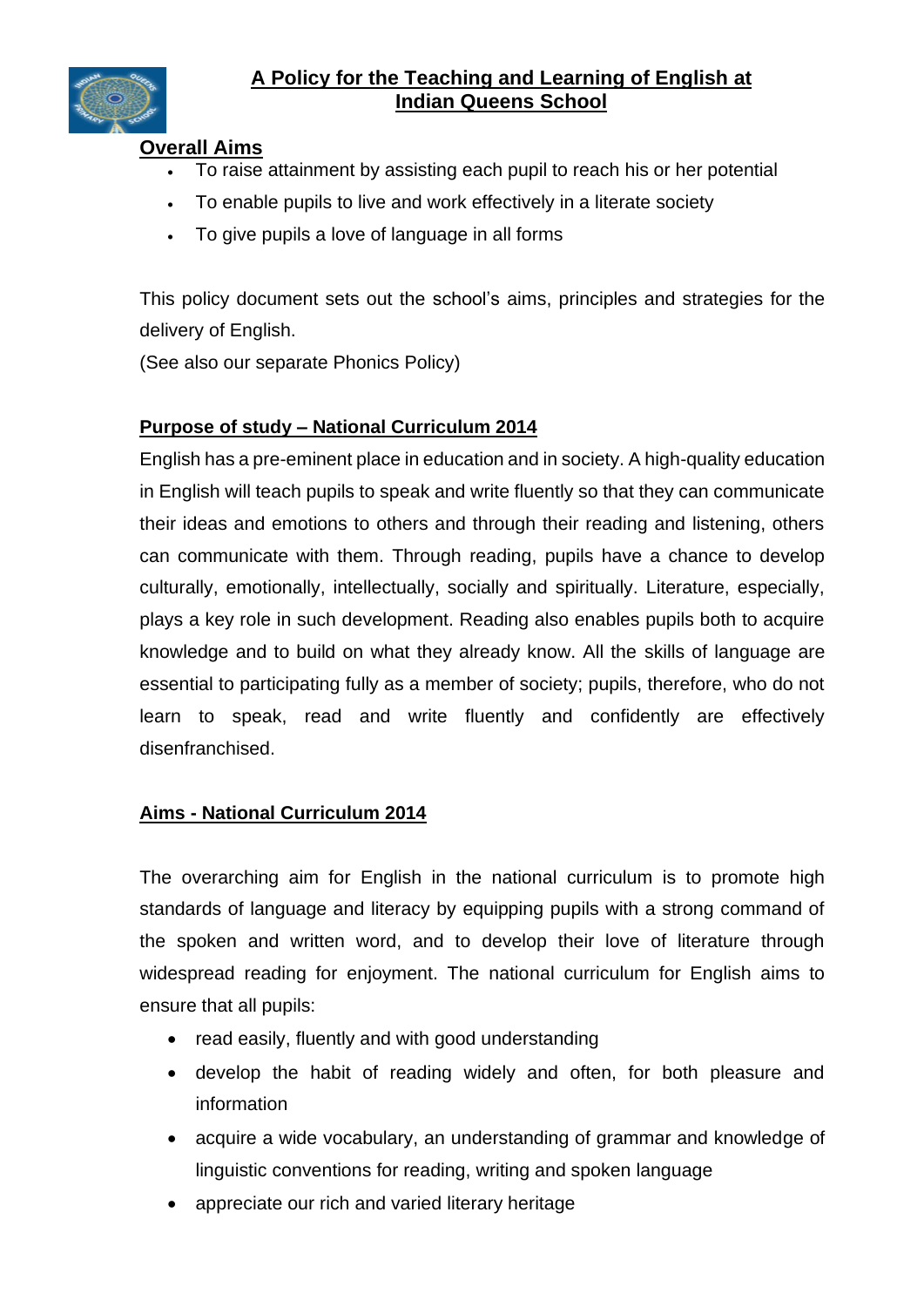- write clearly, accurately and coherently, adapting their language and style in and for a range of contexts, purposes and audiences
- use discussion to learn; they should be able to elaborate and explain clearly their understanding and ideas
- are competent in the arts of speaking and listening, making formal presentations, demonstrating to others and participating in debate

# **Aims of our Writing Policy**

The school aims to develop literate pupils who:

- Write with confidence and fluency, organising the content and style of what is written to suit the purpose and readership
- Use spelling, punctuation and syntax appropriately and with confidence
- Have an interest in words and their meaning
- Understand a range of text types and genres
- Develop a legible, joined handwriting style and to be able to use word processing skills

We teach writing through a combination of approaches:

- Whole class shared writing
- Guided writing in groups with the teacher
- Supported writing in groups with TAs
- Working with learning partners to give peer feedback
- Independent at school and at home
- Introducing well known writers as role models

# **Planning**

# **Long Term**

A cross-curricular approach to planning has been adopted and teachers will ensure that pupils will have a balance of fiction, poetry and non-fiction. This may be through topic-based work or through discrete English lessons. Teachers are encouraged to link writing activities to a set topic and build on previous learning to challenge and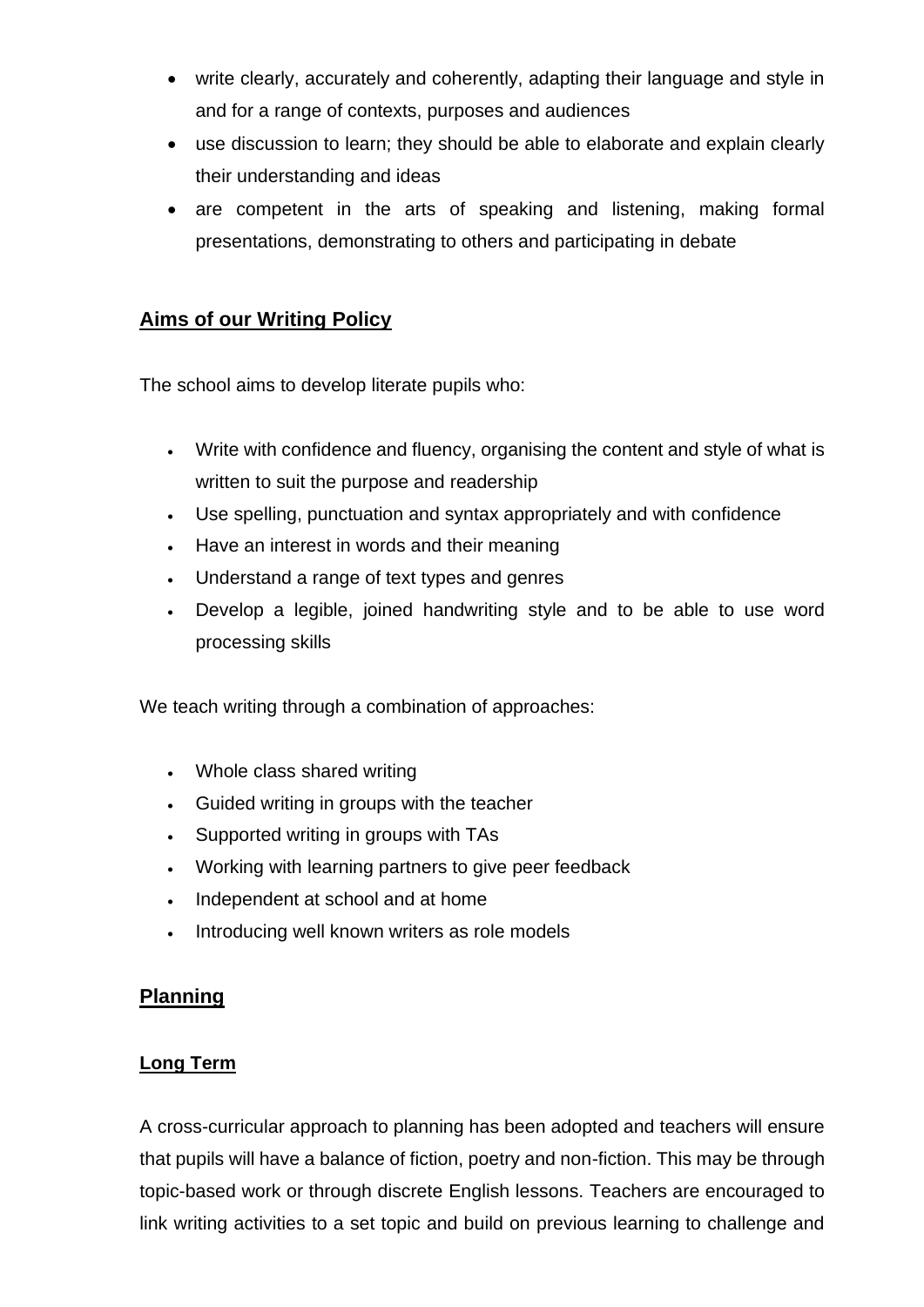reinforce. At times it will be necessary to have stand-alone English lessons to address specific areas.

### **Medium Term**

- Planning identifies key writing objectives as learning intentions taken from the National Curriculum
- Links reading, writing and speaking and listening objectives
- Identifies links with other curriculum areas
- Provides a monthly assessment focus in the form of assessed Independent Writing tasks that produce individual targets for the pupils
- Identifies opportunities for extended writing in the form of Big Writing

### **Short Term**

- Identifies word, sentence and text level objectives, including grammar and punctuation as well as specific spelling teaching using No Nonsense Spelling and Grammar as a basis
- Identifies opportunities for whole class teaching of writing through shared and modelled writing
- Identifies opportunities for whole class teaching of word and sentence level
- Plans for teacher guided and independent activities that link to the whole class teaching
- Plans use of additional adults and takes into consideration challenge and possible misconceptions are noted in the teacher's marking book

### **Teaching methods and organisation**

### **Early Years Foundation Stage**

Throughout the day/session practitioners:

- Value talk and alternative forms of communication such as sign language, gesture, etc
- Observe children and plan for the context in which they best develop their speaking and listening and their understanding of reading and writing
- Help children to develop language for communication through interaction and communication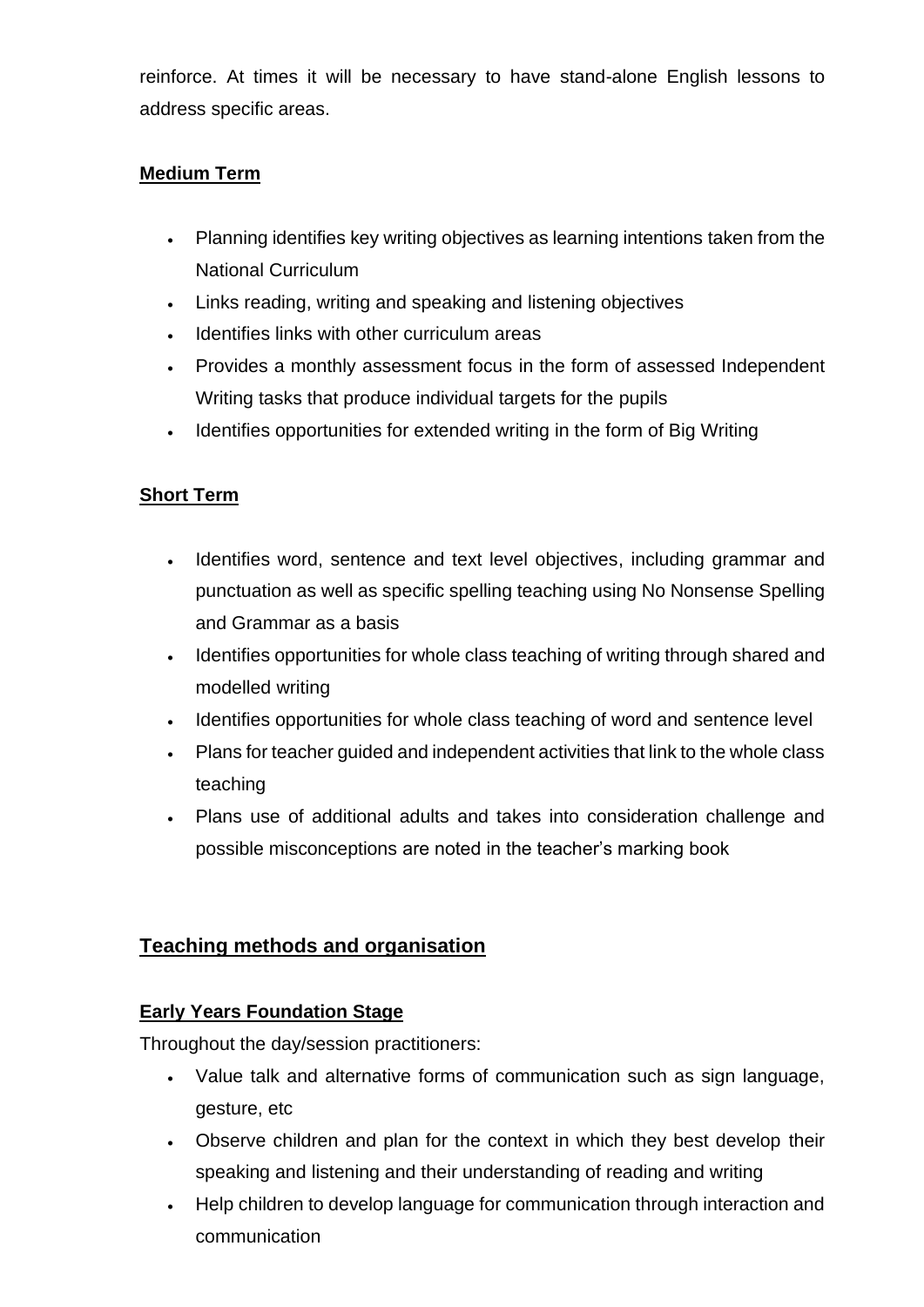- Model the use of language as a tool for thinking
- Demonstrate the use of language for writing

### **Teaching writing Key Stage 1/2**

Beyond the English lesson children are expected to apply their writing skills in other curriculum areas.

### **Shared writing**

- High quality shared reading texts are used as a model for shared writing with a use of WAGOLLS to promote high quality outcomes
- Shared and modelled writing is used to model the writing objective
- Teachers aim for a balance of shared reading and writing sessions across a week, or a fortnight.

### **Guided writing**

- Teachers work with guided groups both in and out of the English lesson
- Teachers focus sessions on specific objectives and assess progress

### **Independent writing**

- Pupils reinforce and develop their knowledge and understanding of the purposes and text types of writing
- Pupils develop and reinforce their skills through 'having a go' and having the opportunity to redraft their work

### **Drama and writing**

Drama techniques will be used as a stimulus for writing. These will include role – play, improvisation and group performance to enable pupils to create and develop their own writing through:

- Exploring familiar themes and characters
- Responding in role to create stories
- Empathising with characters and situations
- Considering alternative courses of action
- Adapting writing for different purposes and audiences
- Using performance to reinforce understanding of the structure of text types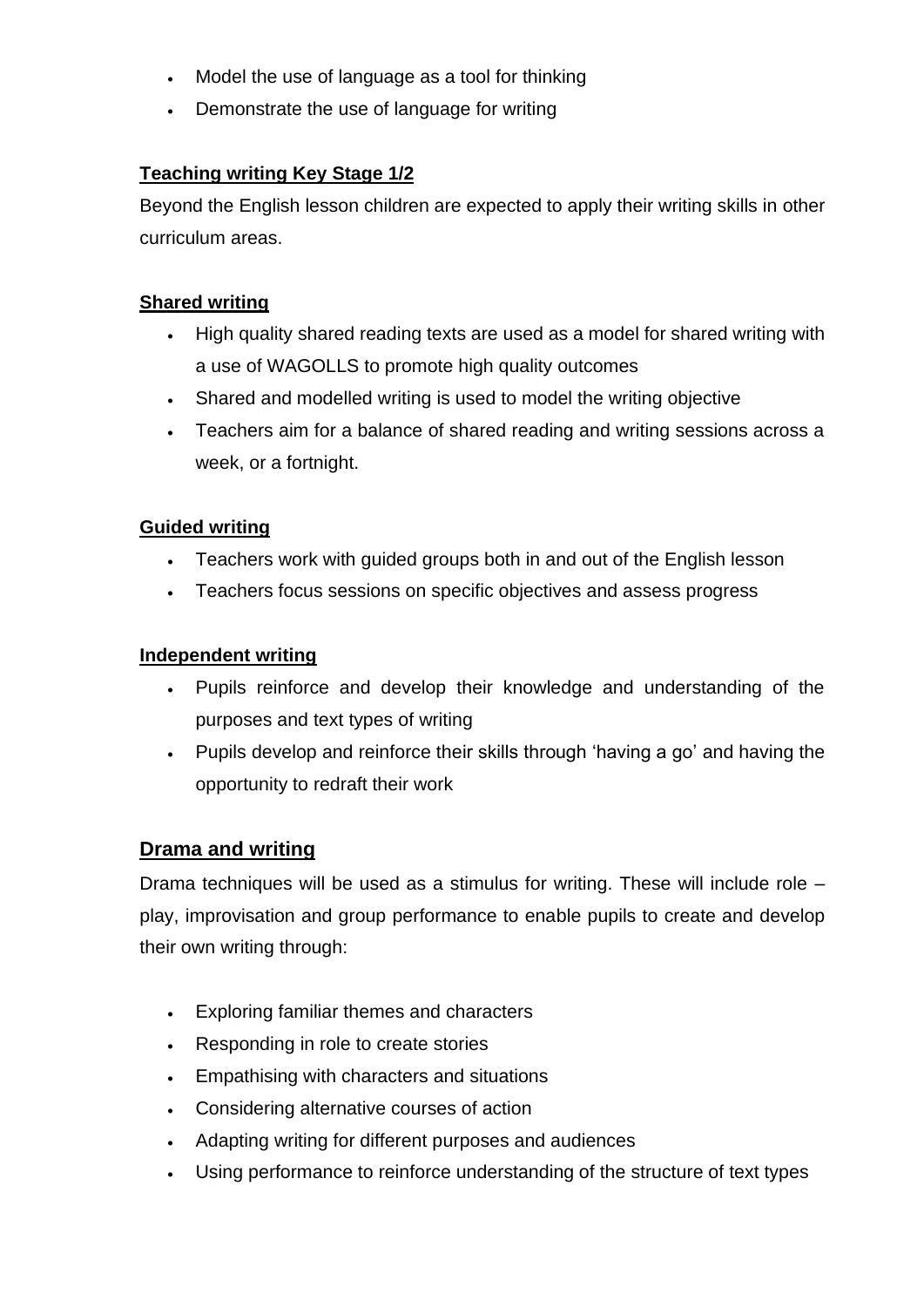# **Teaching writing to children with special needs**

- Performance of specific groups is monitored.
- Whole class planning addresses specific needs e.g.:
	- ❖ non-fiction and fiction writing that will interest boys,
	- ❖ use of questioning to improve reluctant girls and extend pupil premium children,
	- ❖ differentiated questioning to challenge the most able and support those who require it,
	- ❖ draws upon different cultural, historical and regional experiences.
- Targeted support is provided for specific underachieving groups by Tas and the teacher while also having opportunities to work independently with scaffolding in place to support their learning.

Texts are chosen to:

- ❖ Engage and motivate reluctant readers
- ❖ Challenge the most able and reinforce inference and deduction skills
- ❖ Celebrate British Values
- ❖ Provide a range of text types that include a variety of rich vocabulary
- ❖ Provide positive role models.

# **Assessment and recording**

### **EYFS**

- Ongoing assessments of writing during the session or day
- Ongoing assessments using Early Learning Goals
- Monthly assessment of independent writing
- End of Early Years Foundation Stage assessment
- Use of Tapestry to assess and share work with parents

# **Key Stage One**

- Ongoing assessments during guided writing sessions using writing targets linked to stage descriptors
- Informative feedback to be given by teachers and children given time to respond in green pen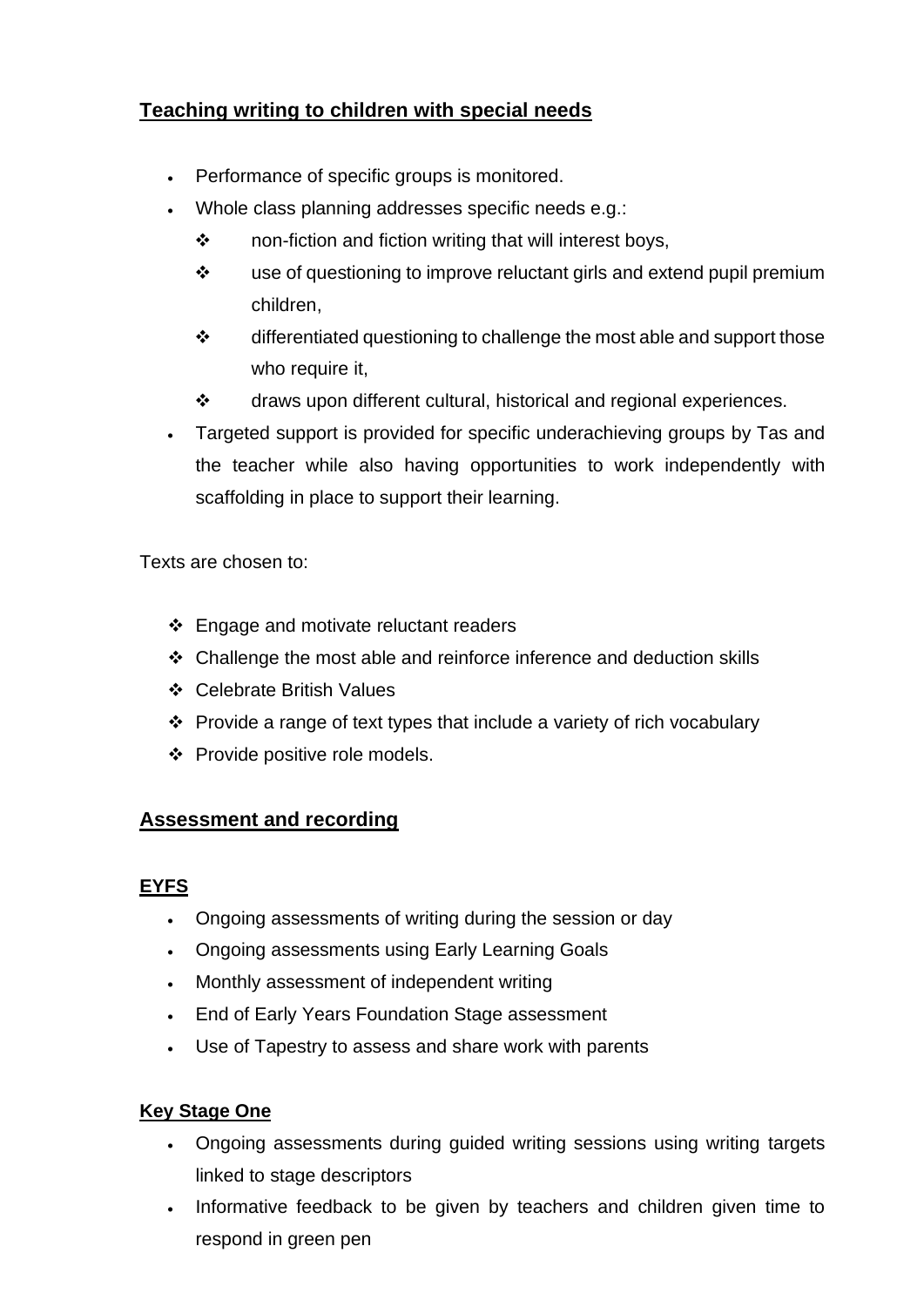- Regular targets are set for writing
- Regular assessment of independent writing using Aspire assessment grids,
- End of KS1 assessments, of which SATs are a part
- Termly PIRA assessments for Year 1/SATs for Year 2

### **Key Stage Two**

- Ongoing assessments during guided writing sessions using writing targets linked to stage descriptors
- Informative feedback to be given by teachers and children given time to respond in green pen
- Regular targets are set for writing
- Monthly assessment of independent writing using Aspire assessment grids
- End of KS2 assessments, of which SATs are a part
- Regular PIRA assessments/SATs for Year 6.

# **Aims of our Reading Policy – see also our separate Phonics Policy**

Every pupil at Indian Queens School will have the necessary skills to become a fluent and life-long reader.

- Read with confidence, fluency and understanding, orchestrating a range of independent strategies to self-monitor and correct
- Understand the phoneme grapheme correspondence and spelling system and use this to read accurately
- Have an interest in a wide range of texts and read for enjoyment and information
- Have an interest in words and their meaning
- Understand a range of text types and genres
- Evaluate and justify their preferences
- Develop powers of imagination, inventiveness and critical awareness
- To create an enjoyment of reading with an appreciation of the work of wellknown authors and our literary heritage

### **The school teaches reading through a combination of approaches:**

- Whole class shared reading
- Listening to books together and discussing books in 'Book Talk' sessions
- Guided reading with the whole class with the teacher as well as small groups in intervention sessions.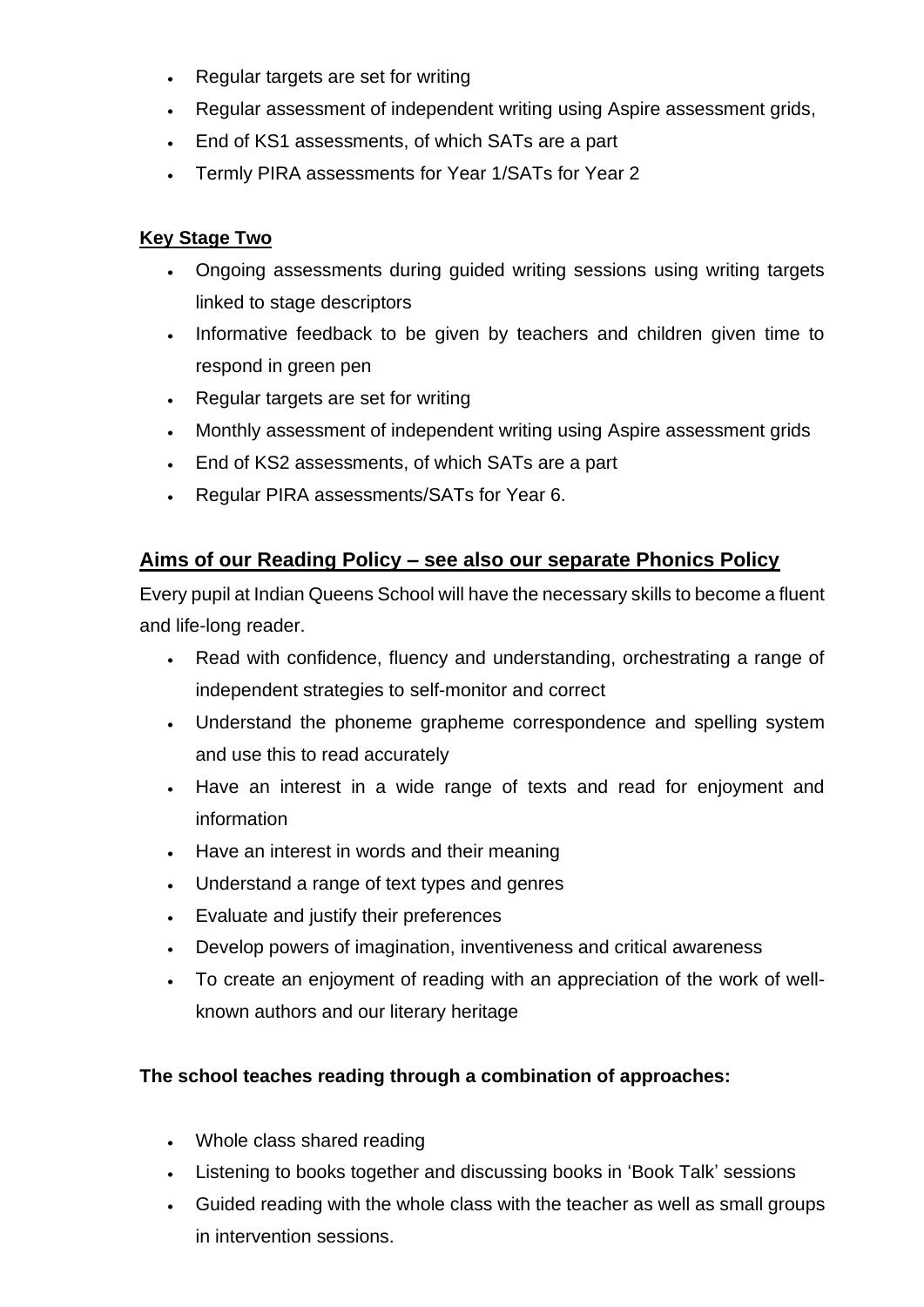- Supported reading in groups with TAs
- Paired reading by pupils (Reading Buddies)
- Independent reading at school and at home
- Introducing the work of different authors as role models

### **Planning**

#### **Medium Term**

- Whole class teaching
- Identifies key reading objectives as part of a VIPERS approach
- Links reading, writing and speaking and listening objectives
- Links ICT opportunities where appropriate
- Identifies links with other curriculum areas
- Identifies opportunities to apply word and sentence knowledge to a variety of texts
- Identifies opportunities for accessing complete texts

### **Guided reading**

• Applies the principles above when planning for whole class teaching

### **Independent reading**

- Encouraging pupils to read from a broad range of authors and texts
- Expect pupils to make use of reading records to record their reading
- Comments to be detailed and children encouraged to record new vocabulary

### **Teaching methods and organisation**

### **The Early Years Foundation Stage**

Throughout the day/session practitioners:

- Value talk and alternative forms of communication
- Observe children and plan for the context in which they best develop their speaking and listening and their understanding of reading and writing
- Help children to develop language for communication through interaction and communication
- Model the use of language as a tool for thinking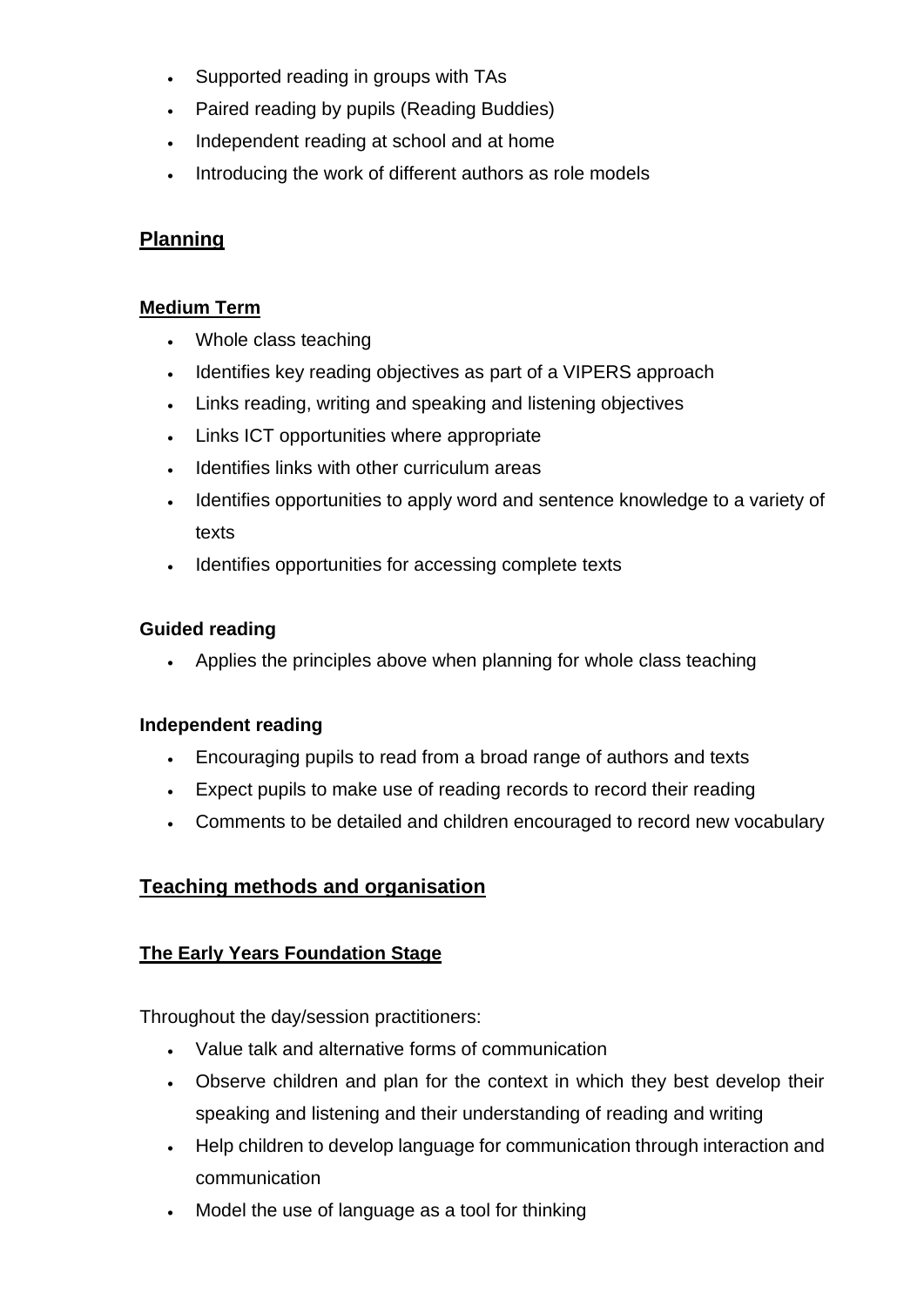• Demonstrate the use of language for reading

## **Teaching reading KS1/2**

Additional time, beyond the English lesson, is used for daily reading times, listening to stories, applying reading skills in other curriculum areas

#### **Shared reading**

- Shared reading can be used to model the reading objective
- Shared reading texts are then used as a model for shared writing
- Teachers aim for an equal balance of reading and writing sessions across a week, or a fortnight

### **Guided reading**

- A whole class approach is adopted with tailored opportunities for SEND pupils
- Texts are chosen to challenge and reinforce key skills while also exposing the pupils to a range of authors and genres
- Guided reading should occur four times a week
- Teachers focus sessions on specific VIPER objectives and assess progress using the Aspire assessment grids at the end of each half-term.

### **Independent Reading**

- Children are encouraged to choose an independent reading text and choices are monitored
- Children/Parents use reading records to monitor enjoyment and encourage conversation about inference and deduction. The record also to be used to highlight any issues which can be followed up in school.

### **Drama and Reading**

Drama techniques will be used to enhance the teaching of reading. These will include role-play, improvisation and group performance to:

- Explore familiar themes and characters
- Consider character, motive and story development
- Respond to issues and dilemmas
- Consider alternative courses of action
- Empathise with characters and situations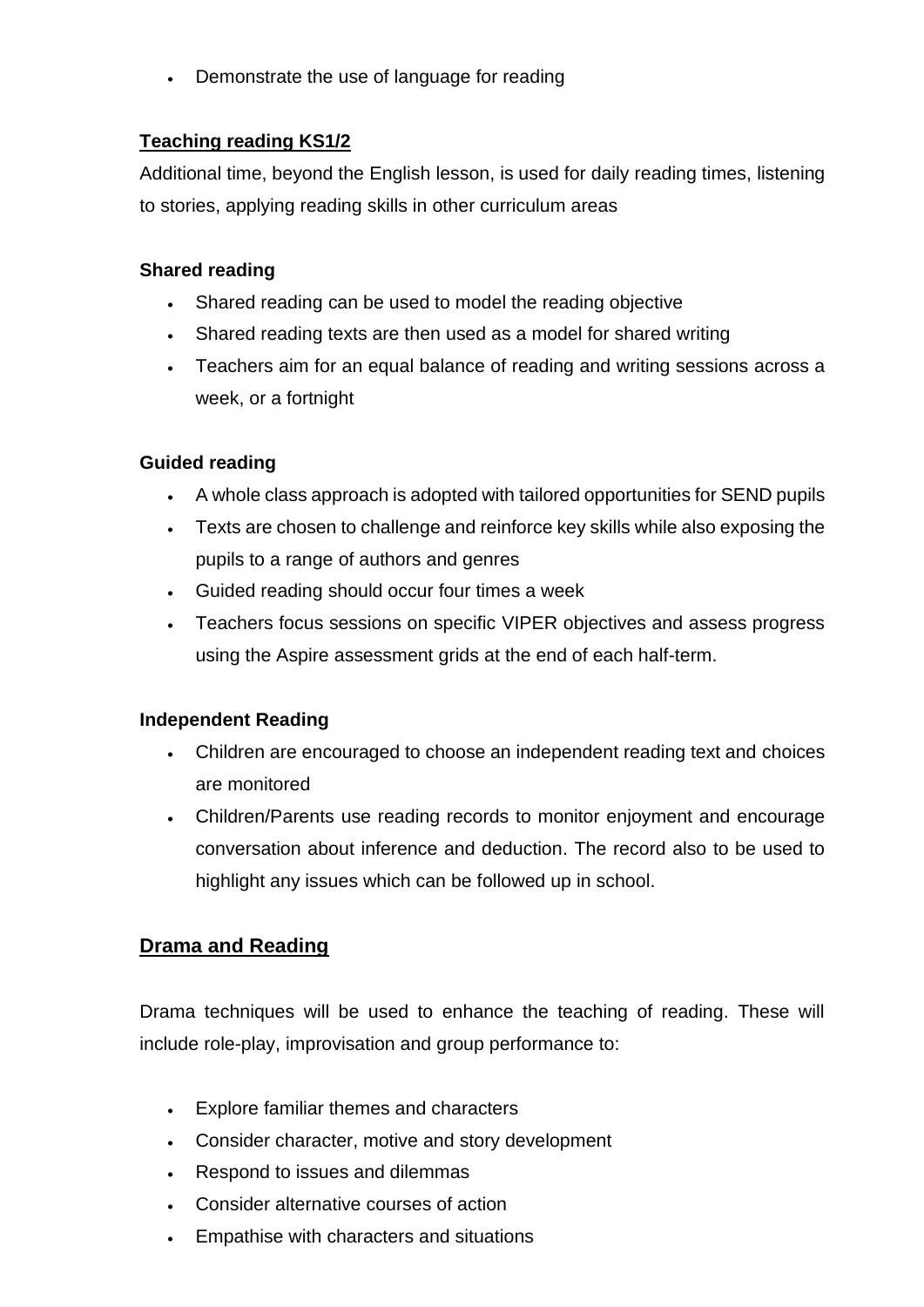• Analyse, discuss and review a variety of texts

## **Teaching Reading to children with special educational needs**

- Performance of specific reading groups is monitored
- Whole class planning addresses specific needs e.g.:
	- ❖ choice of texts to motivate boys,
	- ❖ use of questioning to improve reluctant girls,
	- ❖ differentiated questioning to challenge gifted and talented,
	- ❖ draws upon different cultural and regional experiences
- Targeted support is provided for specific underachieving pupils.
- Texts are chosen to:
	- ❖ engage reluctant readers
	- $\div$  additional strategies to support decoding and understanding of the text
	- ❖ reflect multi-cultural society
	- ❖ provide positive role models
	- ❖ provide high interest and a sense of achievement for all

### **Spelling**

We acknowledge the importance of the gaining of spelling skills and strategies for all pupils. Skills and strategies in spelling are taught in line with the National Curriculum, 2014. Pupils receive regular lessons based on No Nonsense Spelling.

Spelling is explicitly taught in English lessons. Pupils are given the opportunity to develop and practise their skills during the independent work session. Accurate spelling, at the level of the individual, is expected throughout all written work.

In Reception children receive spellings and letter formation from the Spring Term to learn at home each week. From Year 1 onwards, pupils are expected to learn spellings at home each week. These spellings may be based on the word lists included in the National Curriculum, on work undertaken in school during English or other lessons, on identified spelling patterns according to our spelling planning, or on personal lists of words which cause the pupil difficulties.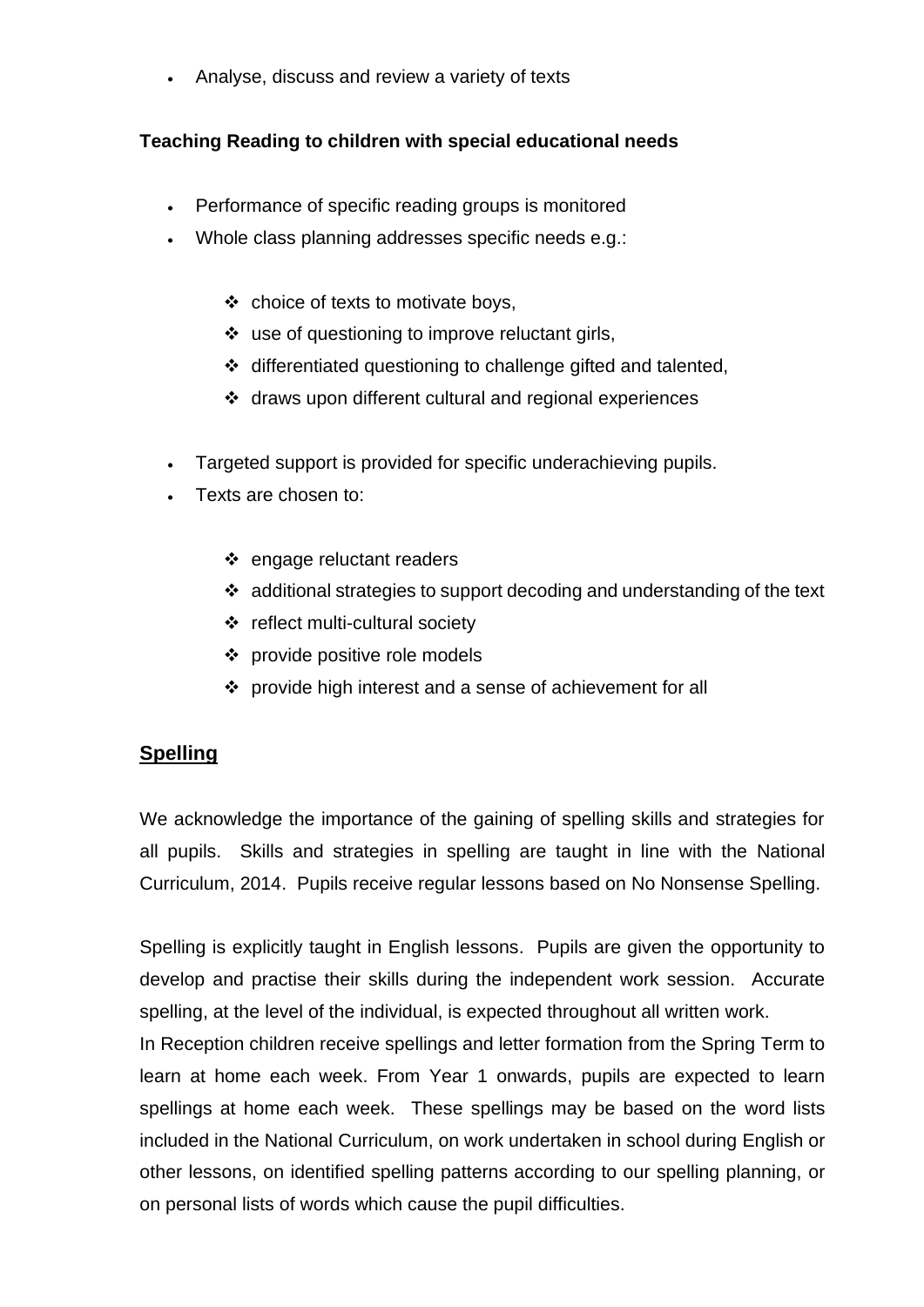#### **Handwriting**

This school uses the Letter Join handwriting scheme. Handwriting is taught in line with the National Curriculum 2014. In Foundation Stage and Key Stage 1, handwriting is taught both in English lessons, when pupils are undertaking phonic work and during three dedicated handwriting sessions, each of 10 minutes duration, during the week. Transcriptional skills are practised and 'over-learned' to a point where they become habitual and correct. In order to secure this, teaching is little and often - at least 10 minutes per day.

In Key Stage 2, handwriting is taught in at least three dedicated handwriting sessions, each of 10 minutes duration, during the week and learnt skills are expected to be applied to everyday work.

Ligatures are introduced in Year 1 and pupils are taught to join their writing as soon as they display the required control over their handwriting. In Reception pupils are taught basic letter formation without ligatures. This school introduces some basic joins that fit with the phonic teaching in Year 1. Each lesson is treated as a new focus so that good joining on the target join is expected. In Year 2, it is expected that children start using the joins they have learned all the time – transferring them to new situations and words.

Up until Year 3, pupils write in pencil until they can consistently demonstrate control over their handwriting with mostly accurate spelling. At this point, they may be awarded a pen license which permits them to use a blue handwriting pen in all writing opportunities with the exclusion of maths.

Pupils are encouraged to take responsibility for sharpening their pencil and are not expected to use rubbers. Pupils are given their first pen for free and are expected to look after it but can purchase replacements for a nominal fee if pens are lost or damaged with a pencil being used in the interim.

All pupils are expected to produce neat, legible work at all times. Pupils are taught to distinguish between a rapid script and a more formal script and to recognise when the use of each is appropriate. In upper Key Stage 2, pupils are taught to use both print and cursive scripts and to decide when the use of each is appropriate.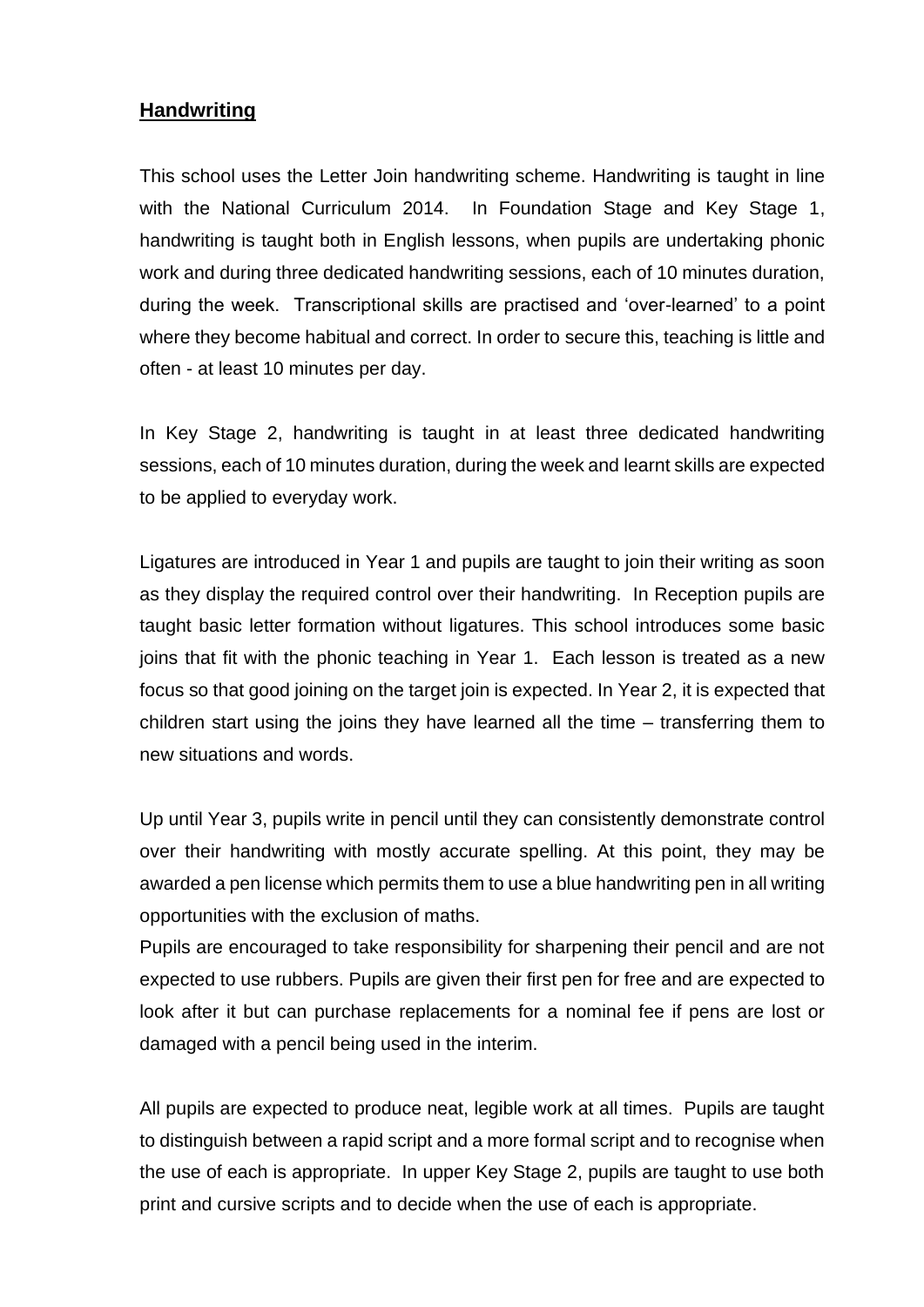# **Editing/Drafting Work**

Editing and drafting of work is taught throughout the school. Pupils are expected to produce their best work and write neatly at all times. Drafting is then a process of one of the following:

- "If I was to do this piece again, I would improve it by…" With this editing process additions and changes are incorporated into a new draft of the work. In order to facilitate this process, pupils are encouraged to work with a learning partner and use resources for editing. Editing and drafting is focussed largely on the content and structure of work. However, the opportunity is taken to correct spelling, grammar and punctuation.
- "Publishing" the piece of work for a set purpose usually Independent Writing. Here the pupil takes a redrafted piece and rewrites the piece with a view to "publication" in their Independent Writing book or on display. The frequency of this publishing process depends on the age and ability of the pupil but should be once a month.

Where the work is word processed, the alterations are made, even in cases where the work is not to be published. In this case, the pupil is encouraged to be selfcritical and make alterations as the work is in process. Pupils are given the opportunity to use information technology to write and edit work but not at the expense of traditional methods.

# **Contribution of English to teaching in other curriculum areas**

There are many opportunities to reinforce reading, writing, speaking and listening skills throughout the curriculum and children should be reminded of this whether they are writing a report in Geography, maybe a story in RE or a recount in History.

# **Information and communication technology (ICT)**

ICT is used across the curriculum to support and develop English:

In KS1 Letters and Sounds is our core phonics programme – see our Phonics Policy for further information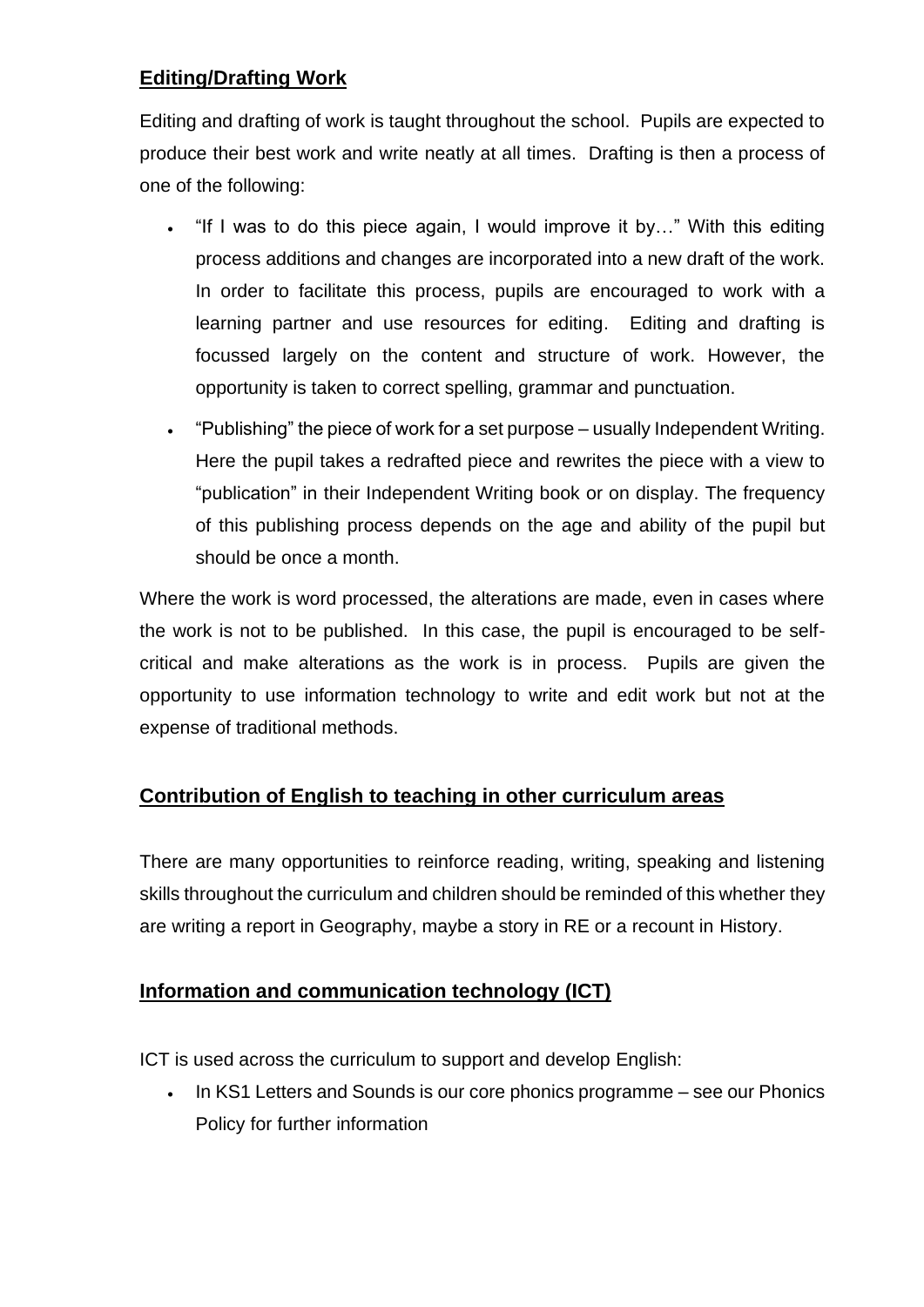- In KS2 programs such as Discovery applications, activities to promote sentence structure and punctuation accuracy, newspaper format set-ups to enhance genre-specific activities, e-books, SATs revision programs
- Internet access as appropriate to research topics in History, Science.
- The use of such technology for developing reading of a range of texts and the promotion of writing skills in a range of formats such as playscripts

# **Spiritual, moral, social and cultural development**

The teaching of reading, writing and speaking and listening may provide opportunities to support the social development of our children if we expect them to work with each other in lessons. Through their collaborative and co-operative work across a range of activities and experiences in English, the children develop respect for the abilities of other children and a better understanding of themselves. They develop their cultural awareness and understanding, and they learn to appreciate the value of differences and similarities. A variety of experiences teach them to appreciate that all people are equally important and that needs of individuals are not the same as the needs of groups. A particular focus is paid to British Values and to celebrating our regional identity.

# **Leadership and management of the subject**

Our English curriculum leader is Mark Harding, with support from Amy Rutter. They will:

- Advise and support staff in the planning, delivery and assessment of English
- Manage and develop all resources for English
- Monitor and evaluate English throughout the school
- Keep up to date with current developments through attending courses and disseminate this information to staff through inset and informal conferencing which includes TAs

### **Monitoring and evaluation**

The Head of School, English Co-ordinator and class teachers will: